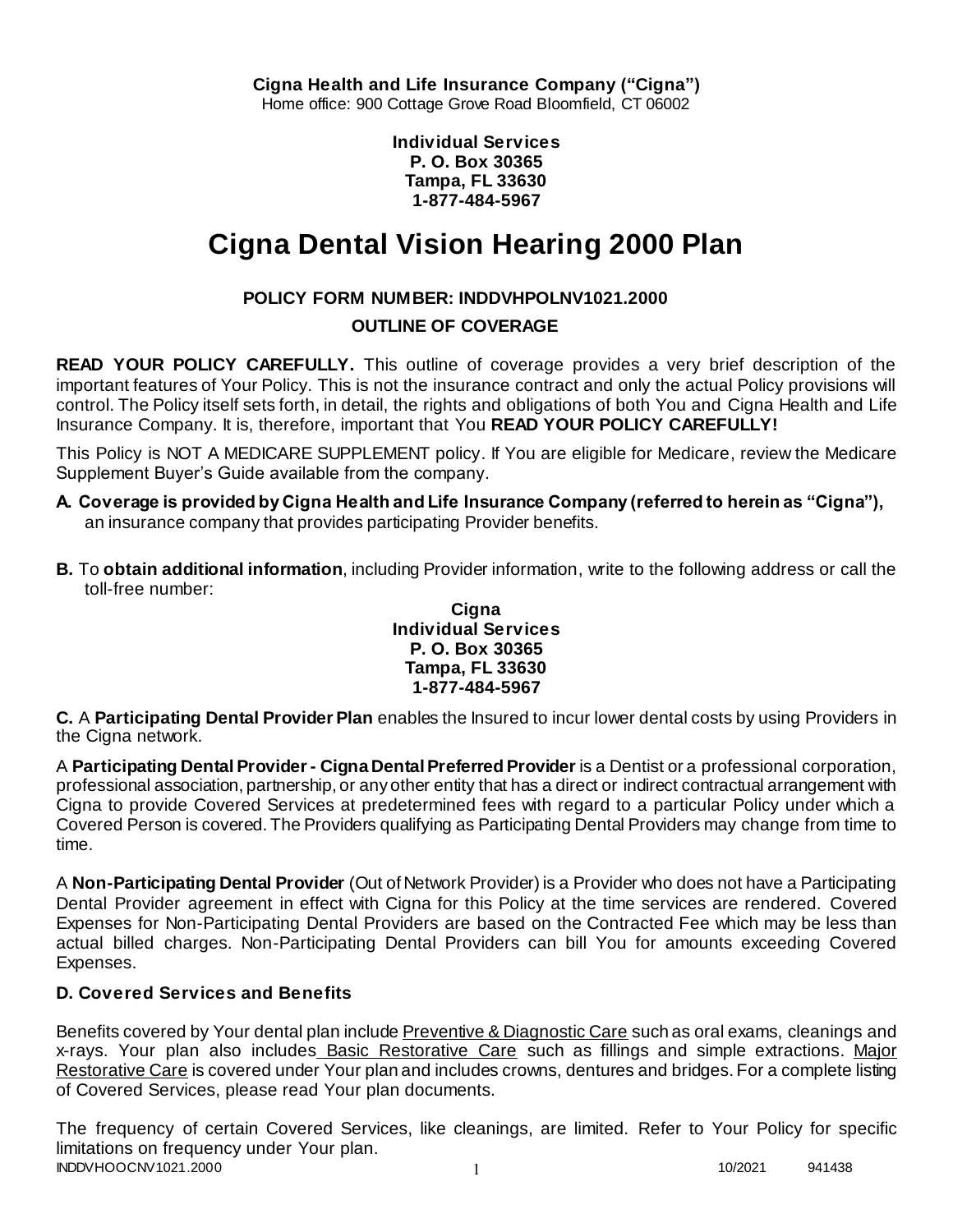### **Benefit Schedule**

The benefits outlined in the table below show the payment percentages for Covered Expenses **AFTER** any applicable Deductibles have been satisfied unless otherwise stated.

# **CIGNA DENTAL, VISION, AND HEARING INSURANCE** *The Schedule*

#### **For You and Your Dependents**

#### **The Schedule – Dental Benefits**

If You select a Participating Dental Provider, Your cost will be less than if You select a Non-Participating Dental Provider.

#### **Emergency Services**

The Benefit Percentage payable for Emergency Services charges made by a Non-Participating Dental Provider is the same Benefit Percentage as for Participating Dental Provider Charges. Dental Emergency services are required immediately to either alleviate pain or to treat the sudden onset of an acute dental condition. These are usually minor procedures performed in response to serious symptoms, which temporarily relieve significant pain, but do not effect a definitive cure, and which, if not rendered, will likely result in a more serious dental or medical complication.

#### **Dental Deductibles**

Dental Deductibles are expenses to be paid by You or Your Dependent. Dental Deductibles are in addition to any Coinsurance. Once the Dental Deductible maximum in The Schedule has been reached, You and Your family need not satisfy any further dental deductible for the rest of that year.

#### **Participating Dental Provider Payment**

Participating Dental Provider services are paid based on the Contracted Fee agreed upon by the Provider and Cigna.

#### **Non-Participating Dental Provider Payment**

Non-Participating Dental Provider services are paid based on the Contracted Fee.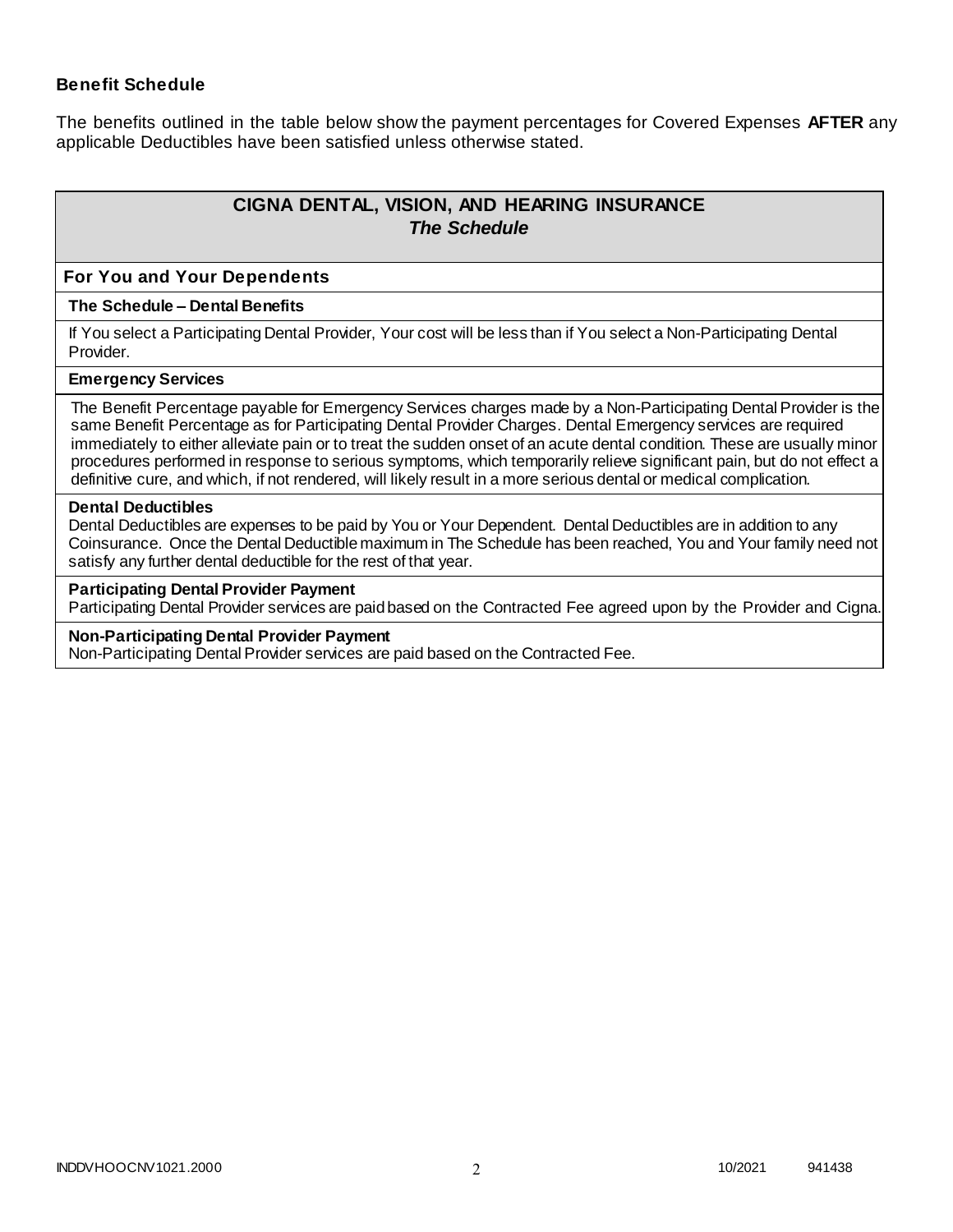| DENTAL BENEFIT HIGHLIGHTS                                                                                                                                                                                                                                          |                                                  |
|--------------------------------------------------------------------------------------------------------------------------------------------------------------------------------------------------------------------------------------------------------------------|--------------------------------------------------|
| Classes I, II, III<br><b>Calendar Year Maximum</b>                                                                                                                                                                                                                 | \$1,500 per person                               |
| <b>Calendar Year Dental Deductible</b><br>Individual                                                                                                                                                                                                               | \$100 per person<br>Not Applicable to Class I    |
| Class I                                                                                                                                                                                                                                                            | The Percentage of Covered Expenses the Plan Pays |
| Preventive Care<br>Oral Exams<br>Routine Cleanings<br>Routine X-rays<br>Non-Routine X-rays<br><b>Fluoride Application</b><br><b>Sealants</b><br>Space Maintainers (non-orthodontic)<br>Emergency Care to Relieve Pain                                              | 100%                                             |
| <b>Class II</b>                                                                                                                                                                                                                                                    | The Percentage of Covered Expenses the Plan Pays |
| <b>Basic Restorative</b><br>Fillings<br>Surgical Extraction of Impacted Teeth<br>Oral Surgery, Simple Extractions<br>Relines, Rebases, and Adjustments<br>Repairs - Bridges, Crowns, and Inlays<br>Repairs - Dentures                                              | 70% after dental deductible                      |
| <b>Class III</b>                                                                                                                                                                                                                                                   | The Percentage of Covered Expenses the Plan Pays |
| Major Restorative<br>Crowns / Inlays / Onlays<br>Root Canal Therapy / Endodontics<br><b>Minor Periodontics</b><br><b>Major Periodontics</b><br>Oral Surgery, All Except Simple Extractions<br>Prosthesis Over Implant<br>Anesthetics<br>Dentures<br><b>Bridges</b> | 50% after dental deductible                      |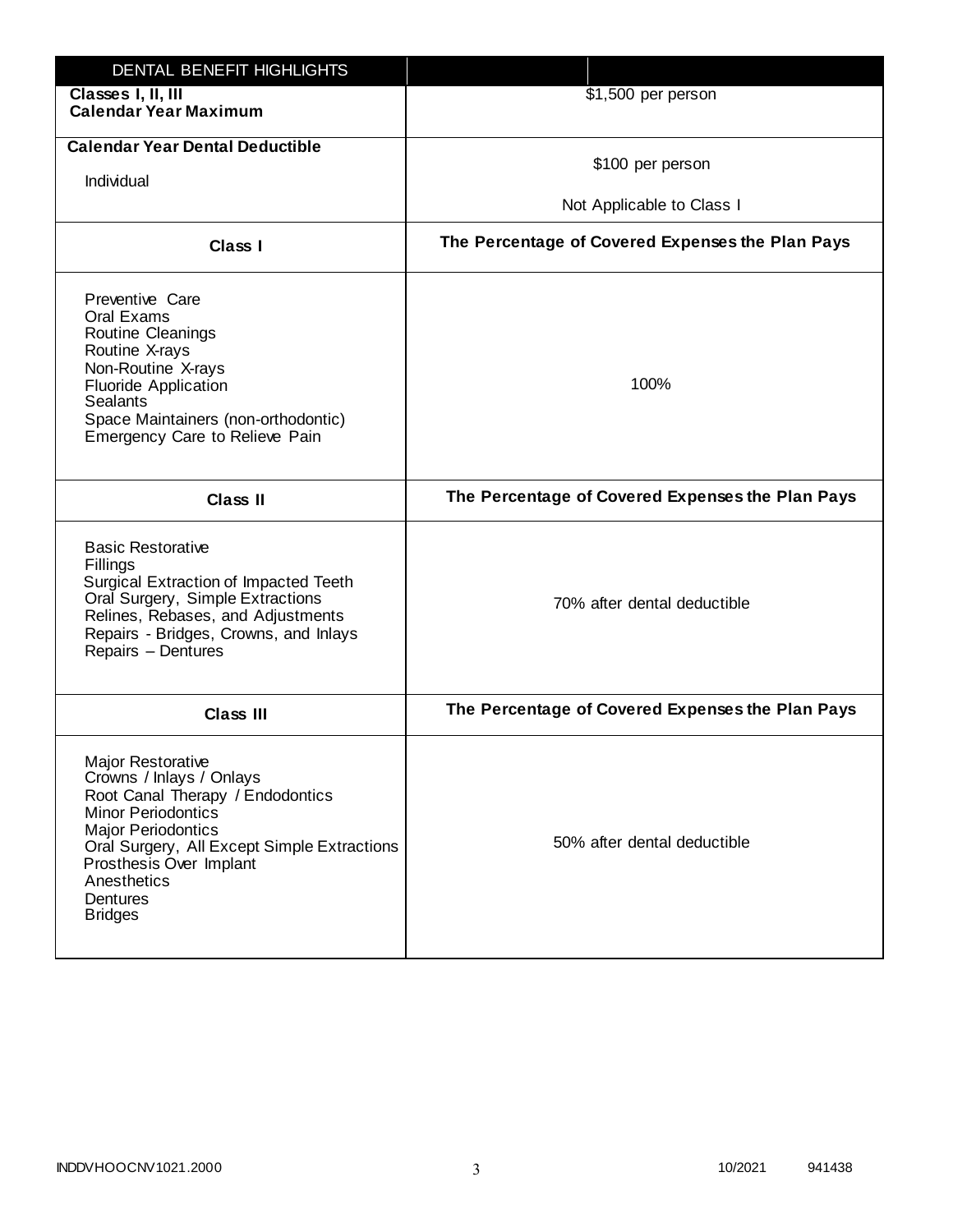| The Schedule - Vision Benefits                                                                  |                                                                                         |
|-------------------------------------------------------------------------------------------------|-----------------------------------------------------------------------------------------|
| VISION BENEFIT HIGHLIGHTS                                                                       |                                                                                         |
| Eye Examinations, including refraction                                                          | The plan pays 50% of expenses, not to exceed a \$75 calendar<br>year maximum per person |
| Materials (corrective eyeglasses or contact<br>lenses, including fittings and follow-up visits) | \$200 calendar year maximum per person                                                  |

| The Schedule - Hearing Benefits                             |                                        |
|-------------------------------------------------------------|----------------------------------------|
| <b>HEARING BENEFIT HIGHLIGHTS</b>                           |                                        |
| <b>Hearing Examinations</b>                                 | \$50 calendar year maximum per person  |
| Materials (Hearing Aids, including fittings<br>and repairs) | \$500 calendar year maximum per person |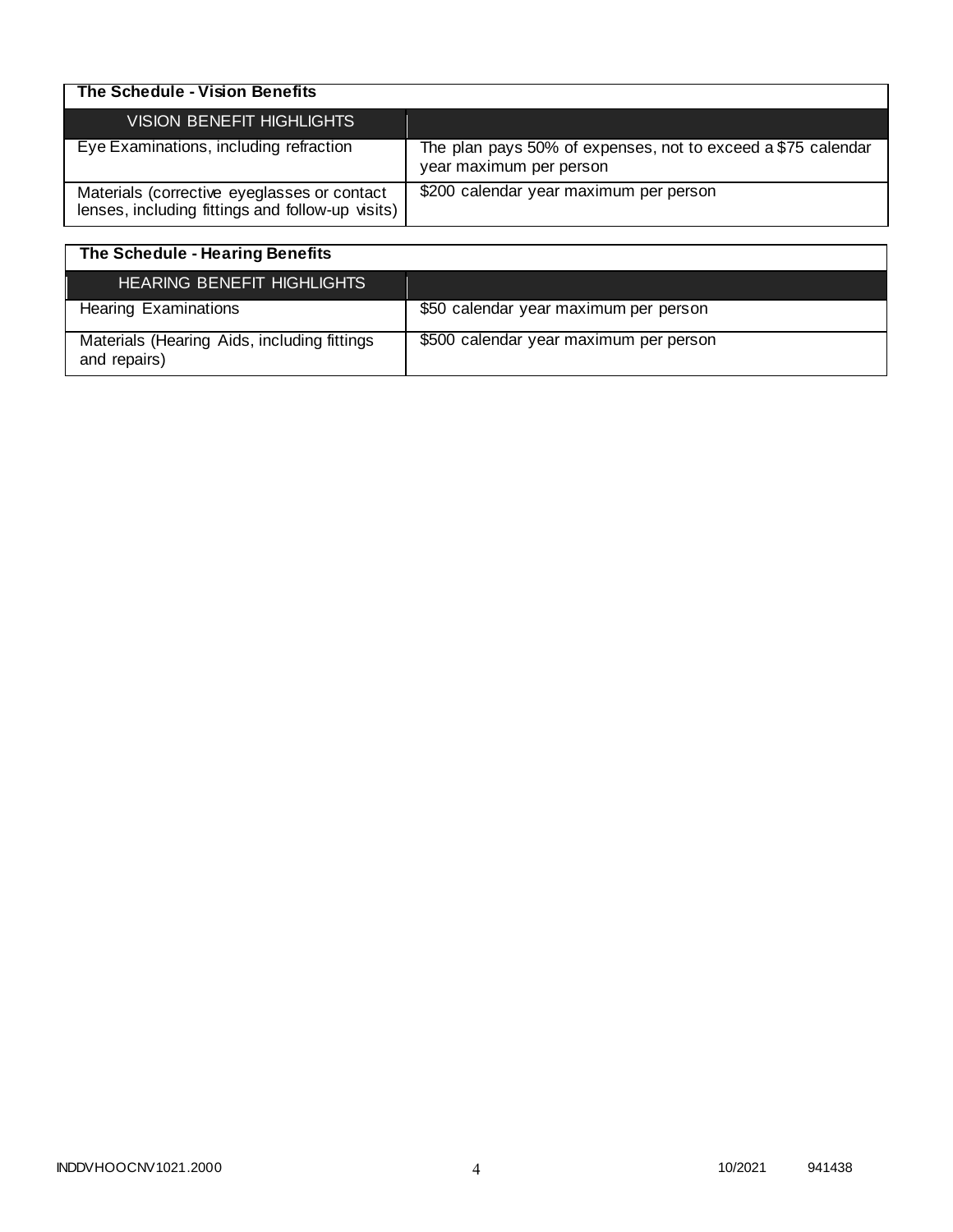# **Waiting Periods**

A Covered Person may access their dental, vision, and hearing benefit insurance once he or she has satisfied the following waiting periods:

- There is no waiting period for Class I or II dental benefits or for vision and hearing benefits.
- After 12 consecutive months of coverage dental benefits will increase to include the list of Class III procedures.

### **Missing Teeth Limitation**

There is no payment for replacement of teeth that are missing when a person first becomes insured. This payment limitation no longer applies after 24 months of continuous coverage.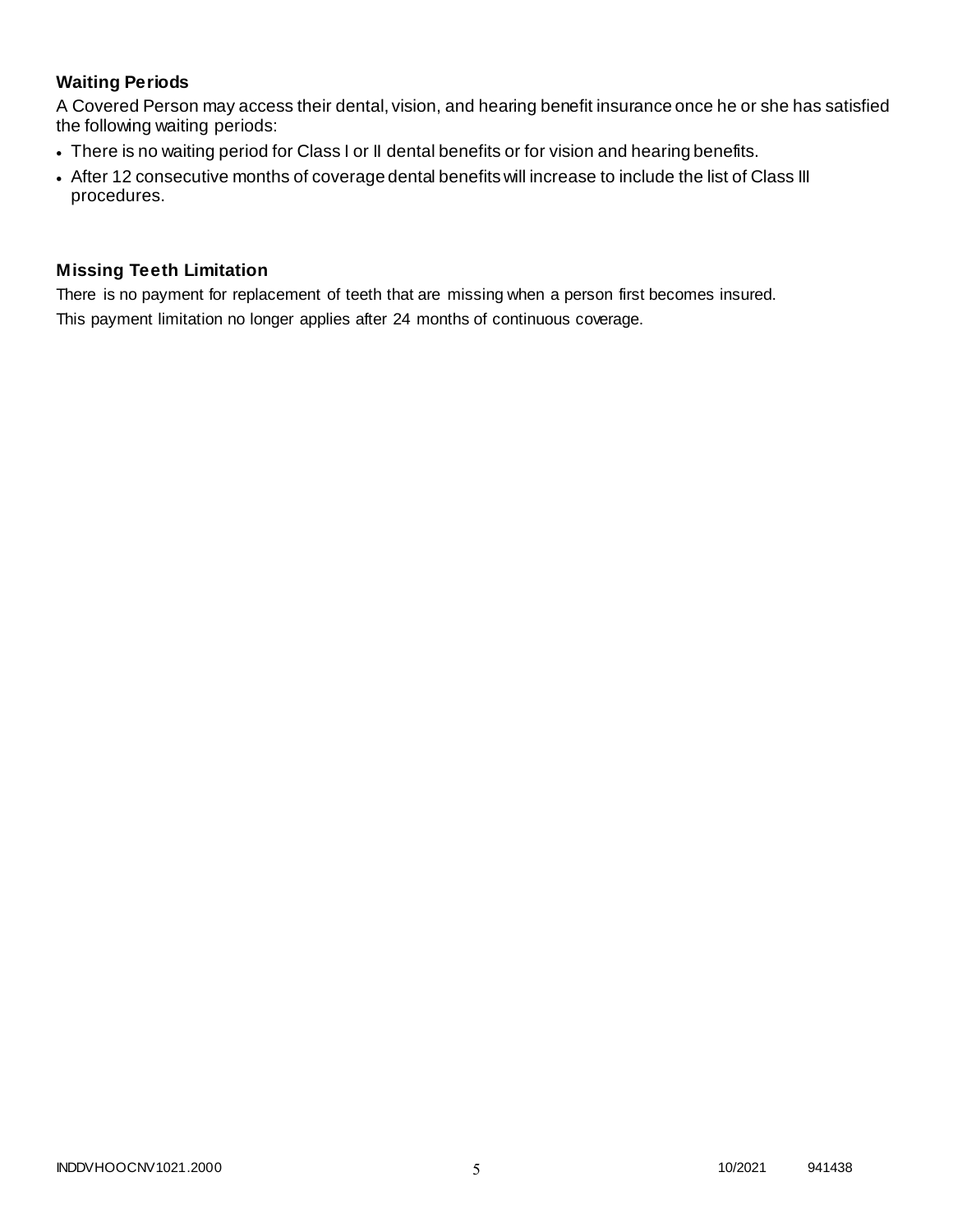# **E. Insured's Financial Responsibility**

The Insured is responsible for paying the monthly or quarterly premium on a timely basis. The Insured is also responsible to pay Providers for charges that are applied to the Deductibles, Coinsurance, and any amounts charged by Non-Participating Dental Providers in excess of the Contracted Fee. In addition, any charges for Medically Necessary and/or Dentally Necessary items that are excluded under the Policy are the responsibility of the Insured.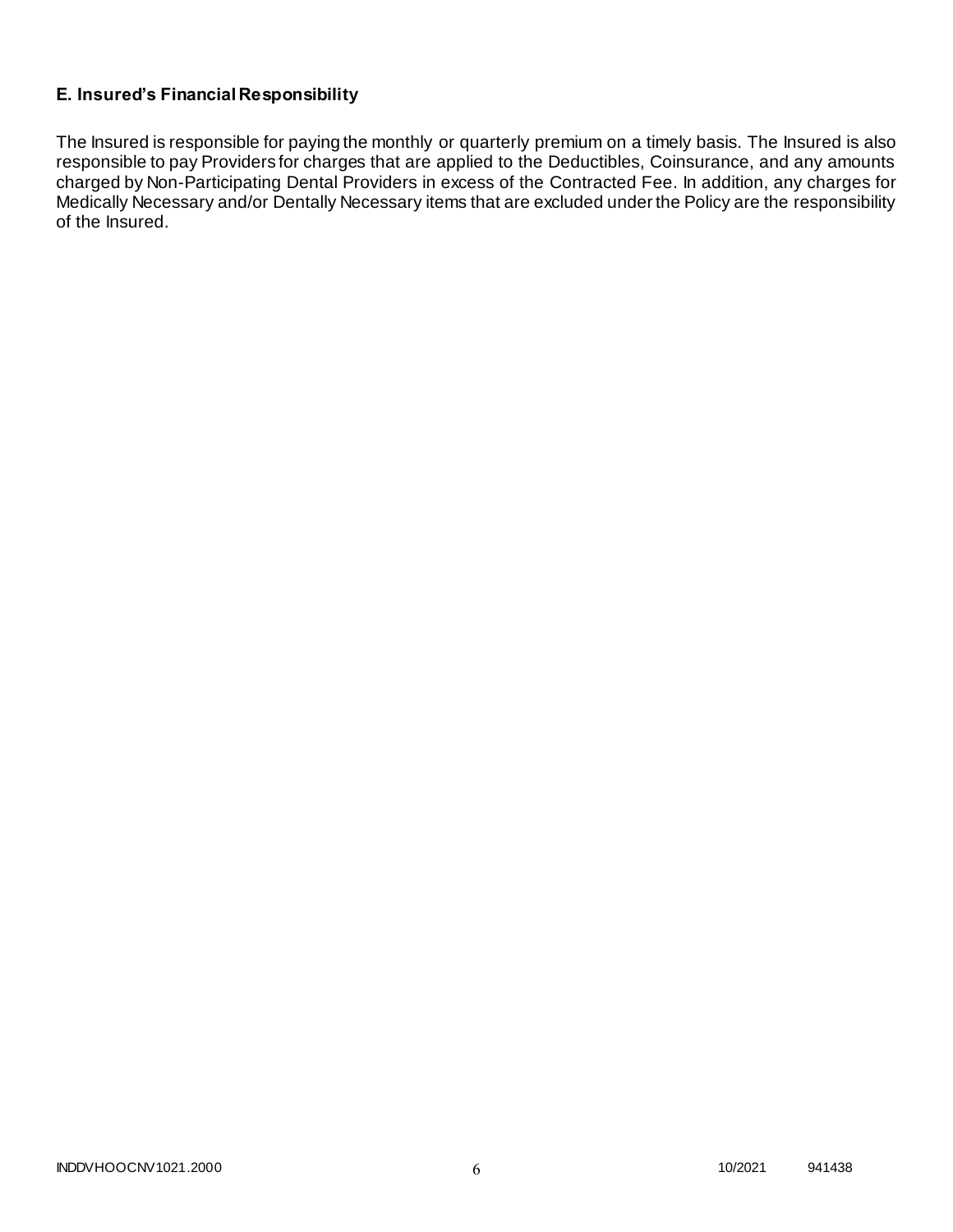# **F. Exclusions and Limitations: What Is Not Covered By This Policy**

# **Expenses Not Covered**

Covered Expenses will not include, and no payment will be made for:

- procedures which are not included in the list of Covered Dental Services, Covered Vision Services, or Covered Hearing Services;
- cone beam imaging;
- instruction for plaque control, oral hygiene and diet;
- core build-ups;
- veneers;
- precious or semi-precious metals for crowns, bridges and abutments;
- restoration of teeth which have been damaged by erosion, attrition or abrasion;
- bite registrations; precision or semi-precision attachments; or splinting;
- implants or implant related services;
- orthodontic treatment, except for the treatment of cleft lip and cleft palate;
- general anesthesia or intravenous sedation, when used for the purposes of anxiety control o r patient management is not covered; may be considered only when medically or dentally necessary and when in conjunction with covered complex oral surgery;
- athletic mouth guards;
- services performed solely for cosmetic reasons;
- personalization or decoration of any dental device or dental work;
- replacement of an appliance per benefit guidelines;
- services that are deemed to be medical in nature;
- services and supplies received from a hospital;
- prescription drugs;
- plano lenses:
- VDT (video display terminal)/computer eyeglass benefit;
- medical or surgical treatment of the eyes;
- any type of corrective vision surgery, including LASIK surgery, radial ketatonomy (RK), automated lamellar keratoplasty (ALK), or conductive keratoplasty (CK);
- Orthoptic or vision training and any associated supplemental testing;
- any eye examination, or any corrective eyewear, required by an employer as a condition of employment;
- safety eyewear;
- sub-normal vision aids or non-prescription lenses;
- Magnification or low vision aids not shown as covered in the Schedule of Vision Coverage;
- Assistive Listening Devices (ALDs);
- medical and/or surgical treatment of the internal or external structures of the ear, including but not limited to Cochlear implants;
- Hearing Aids not prescribed by a Licensed Hearing Care Professional;
- ear protective devices or plugs;
- Hearing Aids maintenance/service contracts, ear molds and other miscellaneous repairs;
- Hearing Aids purchased online or over the counter (OTC); or
- Disposable Hearing Aids.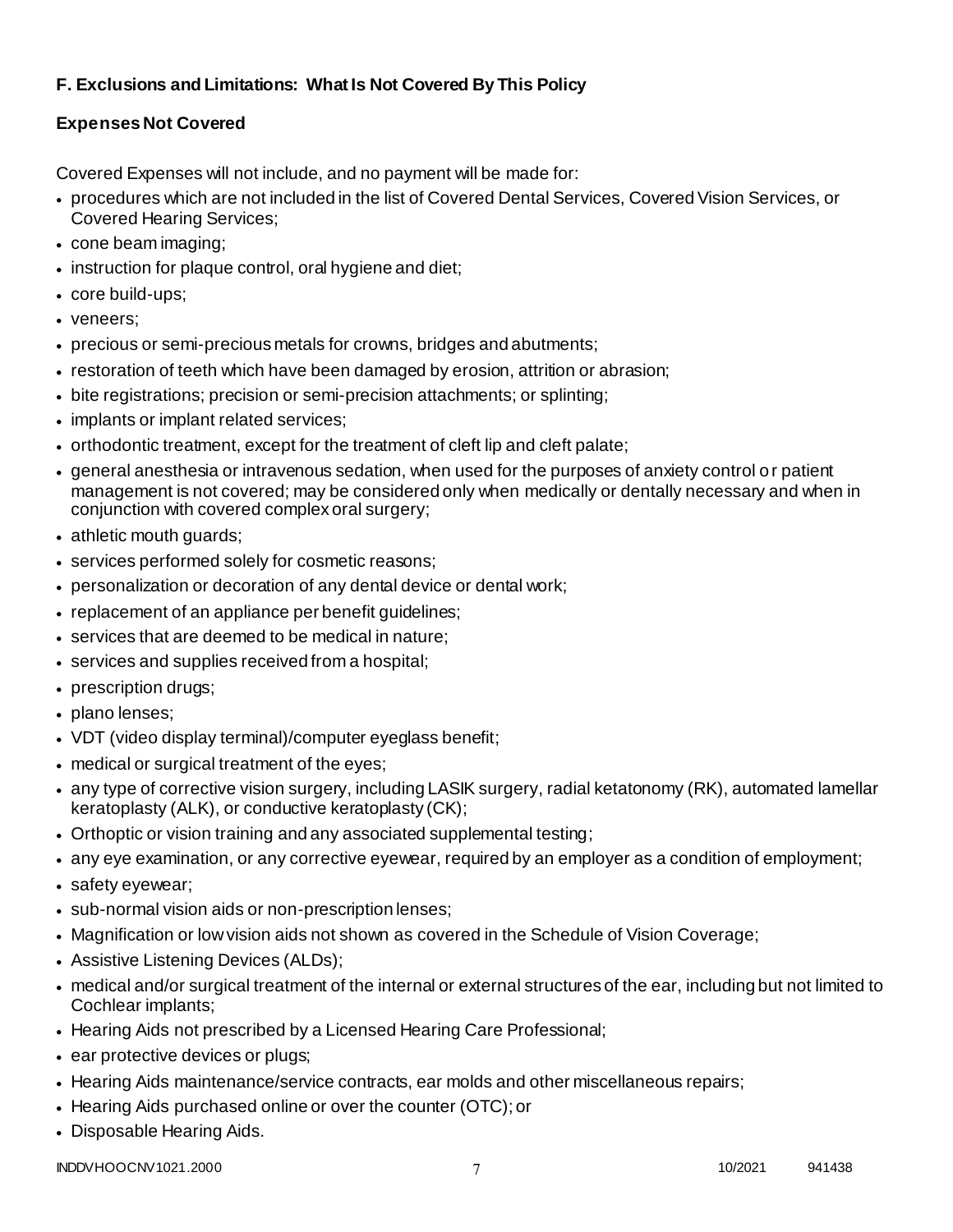## **General Limitations**

No payment will be made for expenses incurred for You or any one of Your Dependents:

- For services not specifically listed as Covered Services in this Policy;
- For services or supplies that are not Medically Necessary;
- For services received before the Effective Date of coverage;
- For services received after coverage under this Policy ends;
- For services for which You have no legal obligation to pay or for which no charge would be made if You did not have insurance coverage;
- For Professional services or supplies received or purchased directly or on Your behalf by anyone, including a Provider, from any of the following:
	- **Yourself or Your employer;**
	- a person who lives in the Covered Person's home, or that person's employer;
	- a person who is related to the Covered Person by blood, marriage or adoption, or that person's employer.
- for or in connection with an Injury arising out of, or in the course of, any employment for wage or profit;
- for or in connection with a Sickness which is covered under any workers' compensation or similar law;
- for charges made by a Hospital owned or operated by or which provides care or performs services for, the United States Government, if such charges are directly related to a condition which occurred while serving in the military or an associated auxiliary unit;
- services or supplies received due to an act of war, declared or undeclared while serving in the military or an associated auxiliary unit;
- to the extent that payment is unlawful where the person resides when the expenses are incurred;
- for charges which the person is not legally required to pay;
- for charges which would not have been made if the person had no insurance;
- to the extent that billed charges exceed the rate of reimbursement as described in the Schedule;
- for charges for unnecessary care, treatment or surgery;
- to the extent that You or any of Your Dependents is in any way paid or entitled to payment for those expenses by or through a public program, other than Medicaid;
- for or in connection with experimental procedures or treatment methods not approved by the American Dental Association or the appropriate dental specialty society;
- Procedures that are a covered expense under any other plan which provides dental, vision, or hearing benefits;
- To the extent that benefits are paid or payable for those expenses under the mandatory part of any auto insurance policy written to comply with a "no-fault" insurance law or an uninsured motorist insurance law. Cigna will take into account any adjustment option chosen under such part by You or any one of Your Dependents.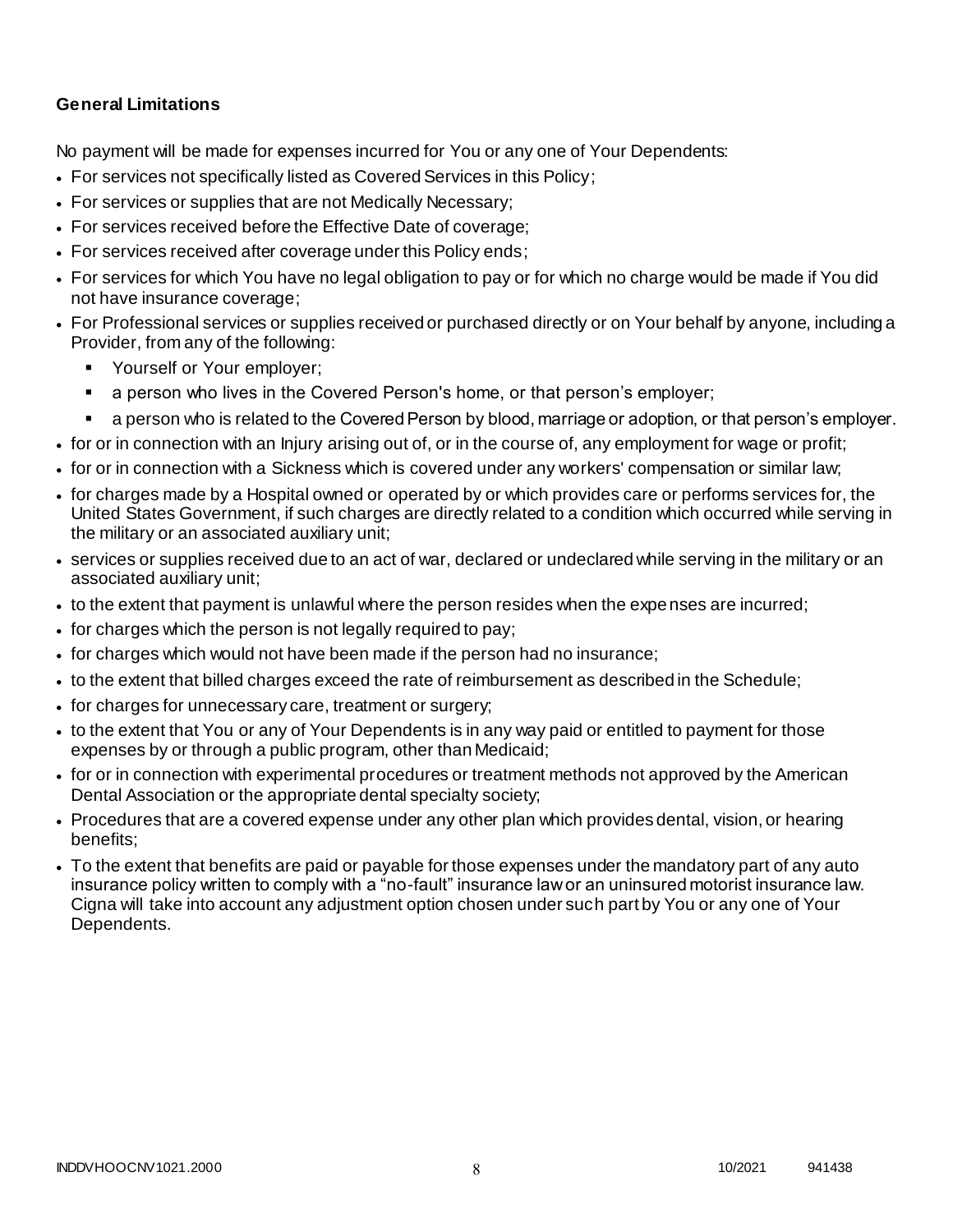### **G. Predetermination of Dental Benefits Program**

Predetermination of Benefits is a voluntary review of a Dentist's proposed treatment plan and expected charges. It is not preauthorization of service and is not required.

The treatment plan should include supporting pre-operative x-rays and other diagnostic materials as requested by Cigna's dental consultant. If there is a change in the treatment plan, a revised plan should be submitted.

Cigna will determine covered dental expenses for the proposed treatment plan. If there is no Predetermination of Benefits, Cigna will determine covered dental expenses when it receives a claim.

Review of proposed treatment is advised whenever extensive dental work is recommended when charges exceed **\$500**.

Predetermination of Benefits is not a guarantee of a set payment. Payment is based on the services that are actually delivered and the coverage in force at the time services are completed.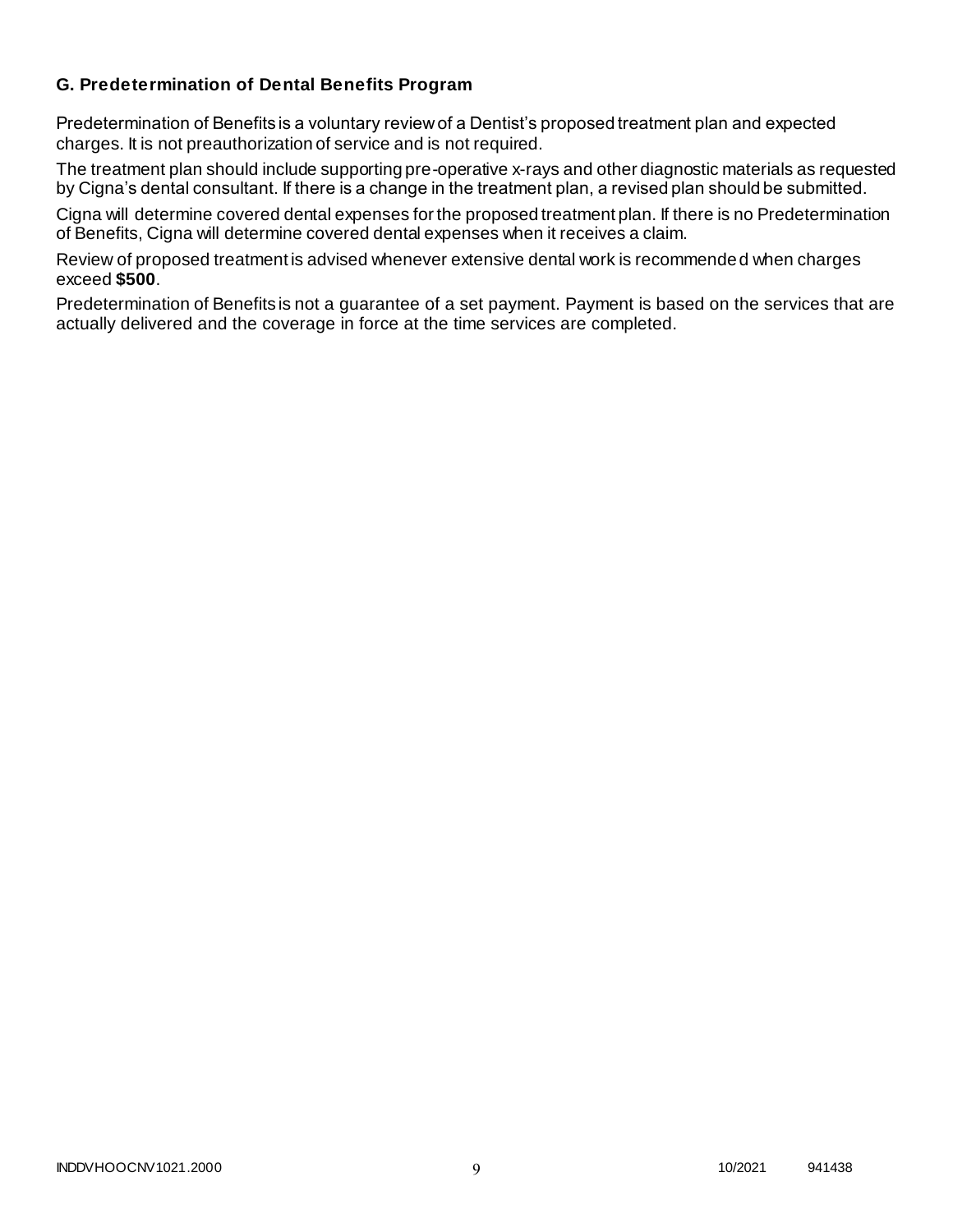### **H. General Provisions**

### **WHEN YOU HAVE A COMPLAINT OR AN APPEAL**

For the purposes of this section, any reference to "You," "Your" or "Yourself" also refers to a representative or Provider designated by You to act on Your behalf, unless otherwise noted.

We want You to be completely satisfied with the care You receive. That is why We have established a process for addressing Your concerns and solving Your problems.

#### **Start with Member Services**

We are here to listen and help. If You have a concern regarding a person, a service, the quality of car e, or contractual benefits, You can call Our toll-free number and explain Your concern to one of Our Customer Service representatives. You can also express that concern in writing. Please call or write to Us at the following:

Customer Services Toll-Free Number or address on mycigna.com, explanation of benefits or claim form

We will do Our best to resolve the matter on Your initial contact. If We need more time to review or investigate Your concern, We will get back to You as soon as possible, but in any case within 30 days.

If You are not satisfied with the results of a coverage decision, You can start the appeals procedure.

#### **Appeals Procedure**

Cigna has a two step appeals procedure for coverage decisions. To initiate an appeal, You must submit a request for an appeal in writing within 365 days of receipt of a denial notice. You should state the reason why You feel Your appeal should be approved and include any information supporting Your appeal. If You are unable or choose not to write, You may ask to register Your appeal by telephone. Call or write to Us at the toll-free number or address on Your Benefit Identification card, explanation of benefits or claim form.

#### **Level One Appeal**

Your appeal will be reviewed and the decision made by someone not involved in the initial decision. Appeals involving Medical Necessity or clinical appropriateness will be considered by a health care professional.

For level one appeals, We will respond in writing with a decision within 30 calendar days after We receive an appeal for a postservice coverage determination. If more time or information is needed to make the determination, We will notify You in writing to request an extension of up to 15 calendar days and to specify any additional information needed to complete the review.

If You are not satisfied with Our level-one appeal decision, You may request a level-two appeal.

#### **Level Two Appeal**

If You are dissatisfied with Our level one appeal decision, You may request a second review. To start a level two appeal, follow the same process required for a level one appeal.

Most requests for a second review will be conducted by the Appeals Committee, which consists of at least three people. Anyone involved in the prior decision may not vote on the Committee. For appeals involving Medical Necessity or clinical appropriateness, the Committee will consult with at least one Dentist reviewer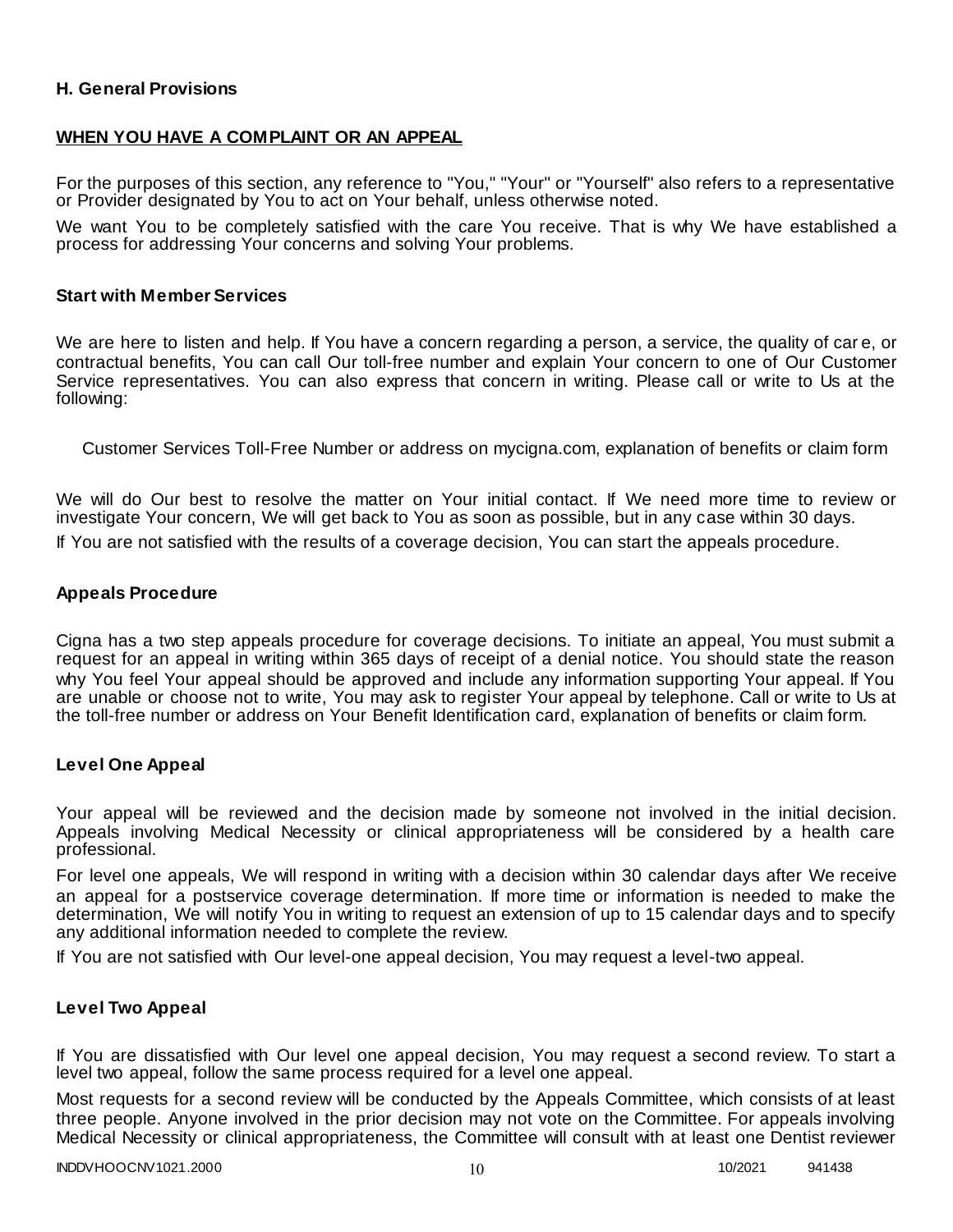in the same or similar specialty as the care under consideration, as determined by Cigna's Dentist reviewer. You may present Your situation to the Committee in person or by conference call.

For level two appeals We will acknowledge in writing that We have received Your request and schedule a Committee review. For postservice claims, the Committee review will be completed within 30 calendar days. If more time or information is needed to make the determination, We will notify You in writing to request an extension of up to 15 calendar days and to specify any additional information needed by the Committee to complete the review. You will be notified in writing of the Committee's decision within five working days after the Committee meeting, and within the Committee review time frames above if the Committee does not approve the requested coverage.

### **Notice of Benefit Determination on Appeal**

Every notice of an appeal decision will be provided in writing or electronically and, if an adverse determination, will include:

- (1) the specific reason or reasons for the denial decision;
- (2) reference to the specific Policy provisions on which the decision is based;
- (3) a statement that the claimant is entitled to receive, upon request and free of charge, reasonable access to and copies of all documents, records, and other Relevant Information as defined;
- (4) upon request and free of charge, a copy of any internal rule, guideline, protocol or other similar criterion that was relied upon in making the adverse determination regarding Your appeal, and an explanation of the scientific or clinical judgment for a determination that is based on a medical necessity, experimental treatment or other similar exclusion or limit.

### **Relevant Information**

Relevant Information is any document, record, or other information which was relied upon in making the benefit determination; was submitted, considered, or generated in the course of making the benefit determination, without regard to whether such document, record, or other information was relied upon in making the benefit determination; demonstrates compliance with the administrative processes and safeguards required by federal law in making the benefit determination; or constitutes a statement of policy or guidance with respect to the plan concerning the denied treatment option or benefit or the claimant's diagnosis, without regard to whether such advice or statement was relied upon in making the bene fit determination.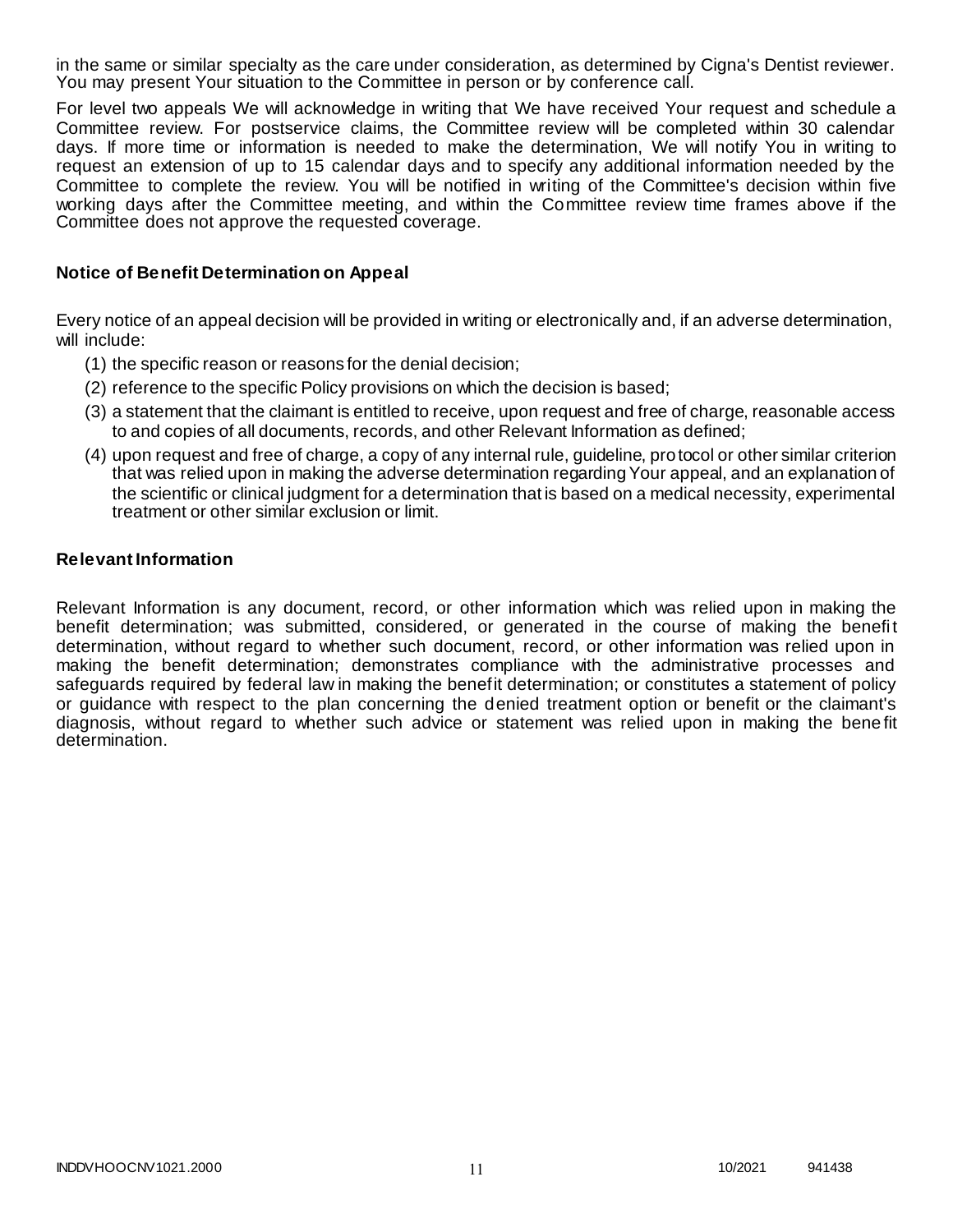# **I. Participating Dental Providers**

Cigna will provide a current list of Dentists currently participating with Cigna and their locations to each Covered Person upon request.

To verify if a Dentist is currently participating with Cigna and is accepting new Cigna Insureds, the Covered Person should visit Our website at mycigna.com.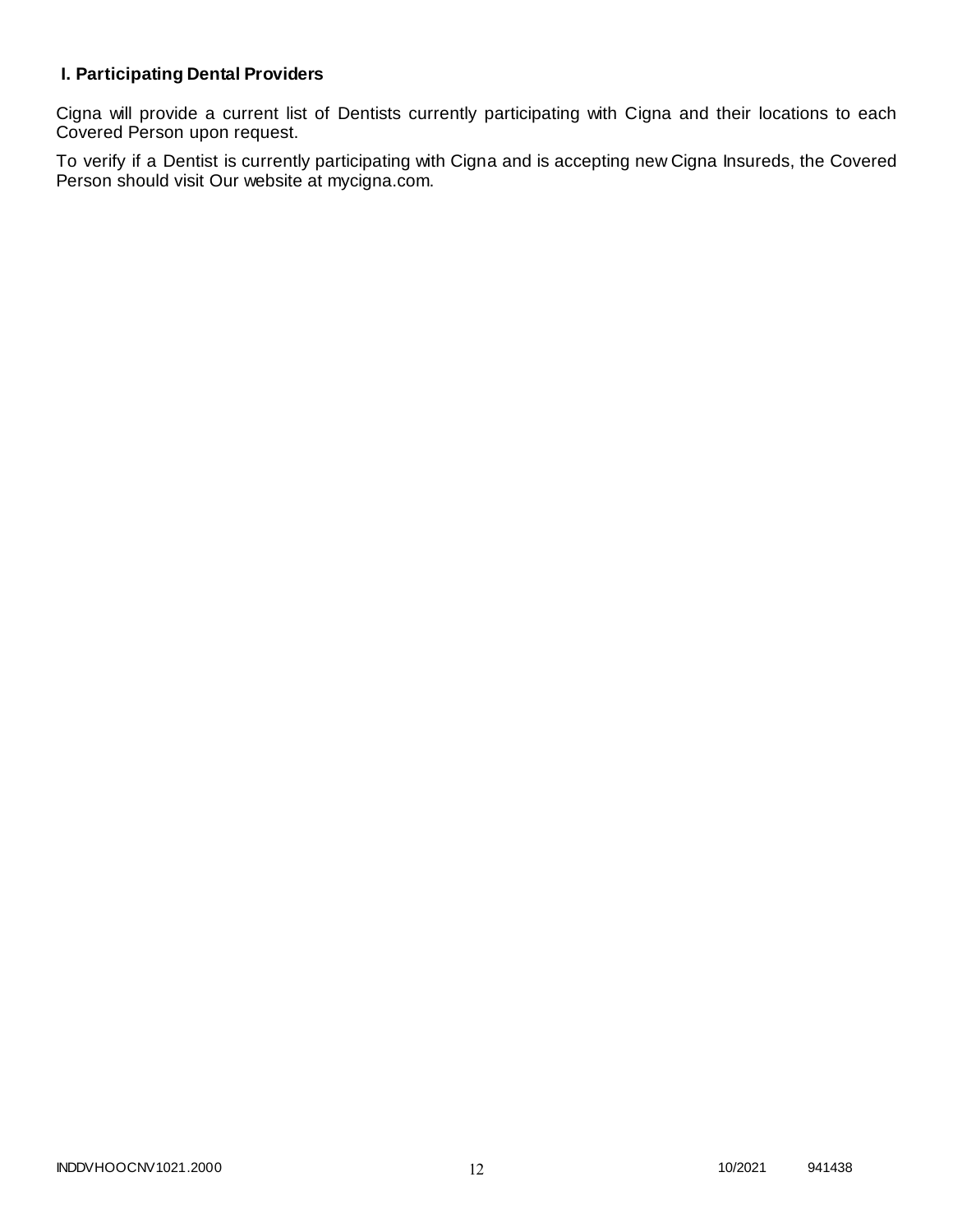### **J. Renewability, Eligibility, and Continuation**

1. The Policy will renew except for the specific events stated in the Policy. Cigna may change the premiums of the Policy with 60 days written notice to the Insured. However, Cigna will not refuse to renew or change the premium schedule for the Policy on an individual basis, but only for all Insureds in the same class and covered under the same Policy as You.

2. The individual plan is designed for residents of Nevada who are not enrolled under or covered by any other group or individual health coverage. You must notify Cigna of all changes that may affect any Covered Person's eligibility under the Policy.

3. You or Your Dependent(s) will become ineligible for coverage:

- When premiums are not paid according to the due dates and grace periods described in the premium section.
- With respect to Your Spouse, Domestic Partner, or partner to a Civil Union: when the Spouse is no longer married to the Insured or when the union is dissolved.
- With respect to You and Your Family Member(s): when You no longer meet the requirements listed in the Conditions of Eligibility section.
- The date the Policy terminates.
- When the Insured no longer lives in the Service Area.

4. If a Covered Person's eligibility under this Plan would terminate due to the Insured's death, divorce or if other Dependents would become ineligible due to age or no longer qualify as dependents for coverage under this Plan; except for the Insured's failure to pay premium, the Covered Person's insurance will be continued if the Covered Person exercising the continuation right notifies Cigna and pays the appropriate monthly premium within 60 days following the date this Policy would otherwise terminate. Any waiting periods in the new Plan will be considered as being met to the extent coverage was in force under this Plan.